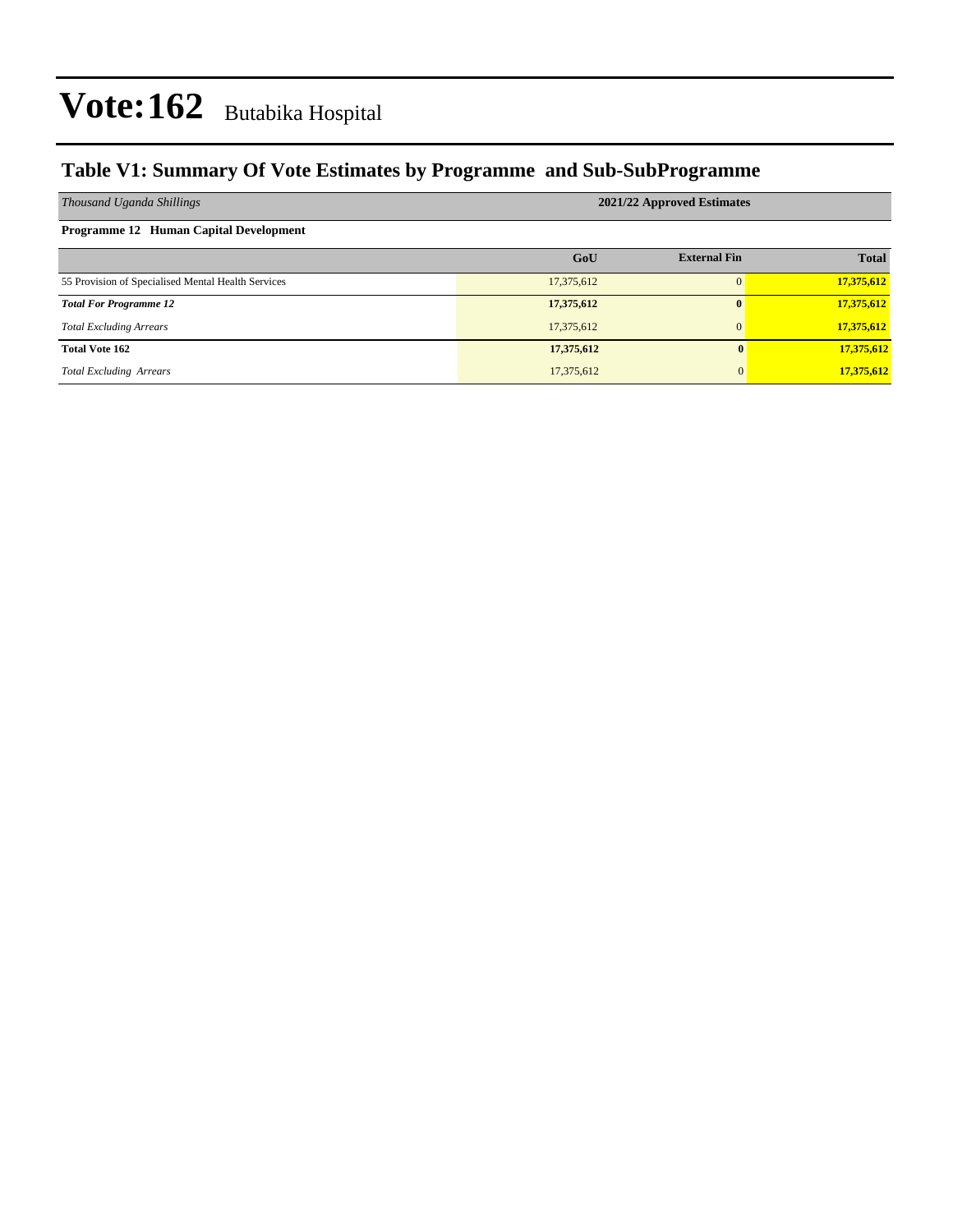### **Table V2: Summary Of Vote Estimates by Sub-SubProgramme,Department and Project**

| Thousand Uganda Shillings                                                  | 2020/21 Approved Budget |                     |                |              |             | 2021/22 Approved Estimates    |              |  |
|----------------------------------------------------------------------------|-------------------------|---------------------|----------------|--------------|-------------|-------------------------------|--------------|--|
| <b>Sub-SubProgramme 55 Provision of Specialised Mental Health Services</b> |                         |                     |                |              |             |                               |              |  |
| <b>Recurrent Budget Estimates</b>                                          | <b>Wage</b>             | <b>Non-Wage</b>     | <b>AIA</b>     | <b>Total</b> | <b>Wage</b> | <b>Non-Wage</b>               | <b>Total</b> |  |
| 01 Management                                                              | 5,671,799               | 7,508,383           | $\mathbf{0}$   | 13,180,182   | 5,734,405   | 7,799,938                     | 13,534,344   |  |
| 02 Internal Audit Section                                                  | 28,128                  | 5,000               | $\mathbf{0}$   | 33,128       | 28,128      | 5,000                         | 33,128       |  |
| <b>Total Recurrent Budget Estimates for Sub-</b><br><b>SubProgramme</b>    | 5,699,926               | 7,513,383           | $\bf{0}$       | 13,213,309   | 5,762,533   | 7,804,938                     | 13,567,471   |  |
| Development Budget Estimates                                               | <b>GoU Dev't</b>        | <b>External Fin</b> | <b>AIA</b>     | <b>Total</b> |             | <b>GoU Dev't External Fin</b> | <b>Total</b> |  |
| 1572 Retooling of Butabika National Referral Hospital                      | 3,808,141               | $\mathbf{0}$        | $\mathbf{0}$   | 3,808,141    | 3,808,141   | $\mathbf{0}$                  | 3,808,141    |  |
| <b>Total Development Budget Estimates for Sub-</b><br><b>SubProgramme</b>  | 3,808,141               | $\bf{0}$            | $\bf{0}$       | 3,808,141    | 3,808,141   | $\bf{0}$                      | 3,808,141    |  |
|                                                                            | GoU                     | <b>External Fin</b> | <b>AIA</b>     | <b>Total</b> | GoU         | <b>External Fin</b>           | <b>Total</b> |  |
| <b>Total For Sub-SubProgramme 55</b>                                       | 17,021,450              | $\bf{0}$            | $\bf{0}$       | 17,021,450   | 17,375,612  | $\bf{0}$                      | 17,375,612   |  |
| <b>Total Excluding Arrears</b>                                             | 17,013,005              | $\mathbf{0}$        | $\mathbf{0}$   | 17,013,005   | 17,375,612  | $\overline{0}$                | 17,375,612   |  |
| <b>Total Vote 162</b>                                                      | 17,021,450              | $\bf{0}$            | $\bf{0}$       | 17,021,450   | 17,375,612  | $\bf{0}$                      | 17,375,612   |  |
| <b>Total Excluding Arrears</b>                                             | 17,013,005              | $\mathbf{0}$        | $\overline{0}$ | 17,013,005   | 17,375,612  | $\mathbf{0}$                  | 17,375,612   |  |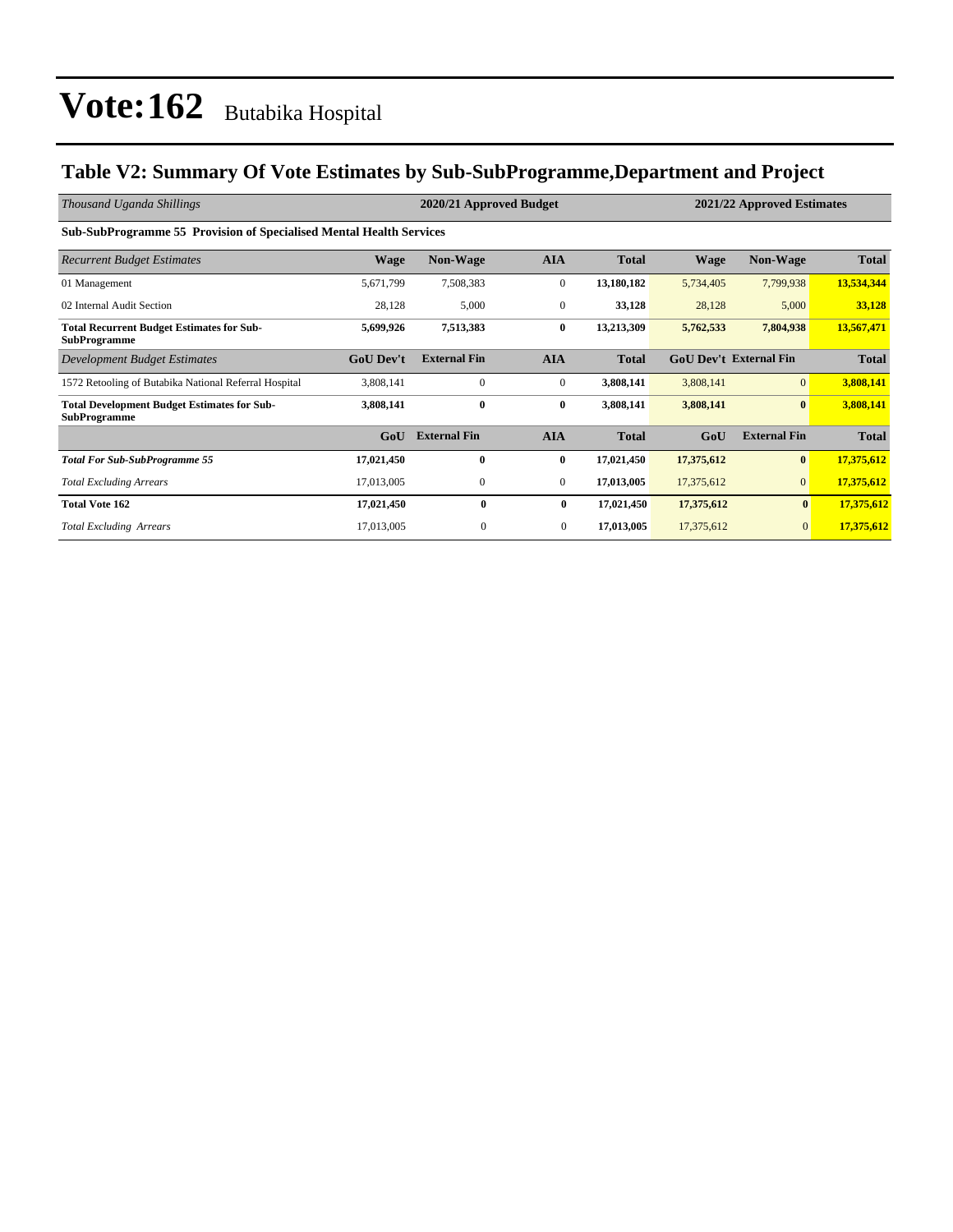### **Table V3: Summary Vote Estimates by Item**

| Thousand Uganda Shillings                                     |            |              | 2020/21 Approved Budget<br>2021/22 Approved Estimates |              |                  |                     |                         |
|---------------------------------------------------------------|------------|--------------|-------------------------------------------------------|--------------|------------------|---------------------|-------------------------|
|                                                               | GoU        | External Fin | AIA                                                   | <b>Total</b> | GoU              | <b>External Fin</b> | <b>Total</b>            |
| <b>Employees, Goods and Services (Outputs Provided)</b>       | 13,354,865 | $\bf{0}$     | $\bf{0}$                                              | 13,354,865   | 13,567,471       | $\bf{0}$            | 13,567,471              |
| 211101 General Staff Salaries                                 | 5,699,926  | $\bf{0}$     | $\bf{0}$                                              | 5,699,926    | 5,762,533        | $\bf{0}$            | 5,762,533               |
| 211103 Allowances (Inc. Casuals, Temporary)                   | 855,706    | $\bf{0}$     | $\bf{0}$                                              | 855,706      | 868,195          | $\bf{0}$            | 868,195                 |
| 212102 Pension for General Civil Service                      | 432,958    | $\bf{0}$     | $\bf{0}$                                              | 432,958      | 432,958          | $\bf{0}$            | 432,958                 |
| 213001 Medical expenses (To employees)                        | 41,598     | $\bf{0}$     | $\bf{0}$                                              | 41,598       | 41,598           | $\bf{0}$            | 41,598                  |
| 213002 Incapacity, death benefits and funeral expenses        | 34,398     | $\bf{0}$     | $\bf{0}$                                              | 34,398       | 34,398           | $\bf{0}$            | 34,398                  |
| 213004 Gratuity Expenses                                      | 348,672    | $\bf{0}$     | $\bf{0}$                                              | 348,672      | 648,672          | $\bf{0}$            | 648,672                 |
| 221001 Advertising and Public Relations                       | 11,744     | $\bf{0}$     | $\bf{0}$                                              | 11,744       | 21,744           | $\bf{0}$            | 21,744                  |
| 221002 Workshops and Seminars                                 | 9,771      | $\bf{0}$     | $\bf{0}$                                              | 9,771        | 3,080            | $\bf{0}$            | 3,080                   |
| 221003 Staff Training                                         | 35,780     | $\bf{0}$     | $\bf{0}$                                              | 35,780       | 29,982           | $\bf{0}$            | 29,982                  |
| 221006 Commissions and related charges                        | 26,390     | $\bf{0}$     | $\bf{0}$                                              | 26,390       | 26,390           | $\bf{0}$            | 26,390                  |
| 221007 Books, Periodicals & Newspapers                        | 28,099     | 0            | $\bf{0}$                                              | 28,099       | 18,099           | $\bf{0}$            | 18,099                  |
| 221008 Computer supplies and Information Technology<br>(TT)   | 26,986     | $\bf{0}$     | $\bf{0}$                                              | 26,986       | 26,986           | $\bf{0}$            | 26,986                  |
| 221009 Welfare and Entertainment                              | 60,713     | $\bf{0}$     | $\bf{0}$                                              | 60,713       | 60,713           | $\bf{0}$            | 60,713                  |
| 221010 Special Meals and Drinks                               | 1,939,000  | $\bf{0}$     | $\bf{0}$                                              | 1,939,000    | 1,939,000        | $\bf{0}$            | 1,939,000               |
| 221011 Printing, Stationery, Photocopying and Binding         | 157,922    | $\bf{0}$     | $\bf{0}$                                              | 157,922      | 157,922          | $\bf{0}$            | 157,922                 |
| 221012 Small Office Equipment                                 | 24,886     | $\bf{0}$     | $\bf{0}$                                              | 24,886       | 24,886           | $\bf{0}$            | 24,886                  |
| 221016 IFMS Recurrent costs                                   | 10,000     | $\bf{0}$     | $\bf{0}$                                              | 10,000       | 10,000           | $\bf{0}$            | 10,000                  |
| 221017 Subscriptions                                          | 4,834      | $\bf{0}$     | $\bf{0}$                                              | 4,834        | 4,834            | $\bf{0}$            | 4,834                   |
| 222001 Telecommunications                                     | 21,979     | $\bf{0}$     | $\bf{0}$                                              | 21,979       | 21,979           | $\bf{0}$            | 21,979                  |
| 223002 Rates                                                  | 30,000     | $\bf{0}$     | $\bf{0}$                                              | 30,000       | 30,000           | $\bf{0}$            | 30,000                  |
| 223004 Guard and Security services                            | 30,296     | $\bf{0}$     | $\bf{0}$                                              | 30,296       | 30,296           | $\bf{0}$            | 30,296                  |
| 223005 Electricity                                            | 267,857    | $\bf{0}$     | $\bf{0}$                                              | 267,857      | 267,857          | $\bf{0}$            | 267,857                 |
| 223006 Water                                                  | 220,384    | $\bf{0}$     | $\bf{0}$                                              | 220,384      | 220,384          | $\bf{0}$            | 220,384                 |
| 223007 Other Utilities- (fuel, gas, firewood, charcoal)       | 80,000     | $\bf{0}$     | $\bf{0}$                                              | 80,000       | 80,000           | $\bf{0}$            | 80,000                  |
| 224001 Medical Supplies                                       | 40,000     | $\bf{0}$     | $\bf{0}$                                              | 40,000       | 50,000           | $\bf{0}$            | 50,000                  |
| 224004 Cleaning and Sanitation                                | 902,661    | $\bf{0}$     | $\bf{0}$                                              | 902,661      | 902,661          | $\bf{0}$            | 902,661                 |
| 224005 Uniforms, Beddings and Protective Gear                 | 518,879    | $\bf{0}$     | $\bf{0}$                                              | 518,879      | 518,879          | $\bf{0}$            | 518,879                 |
| 225001 Consultancy Services- Short term                       | 150,000    | 0            | $\boldsymbol{0}$                                      | 150,000      | $\bf{0}$         | $\boldsymbol{0}$    | $\bf{0}$                |
| 227001 Travel inland                                          | 68,632     | 0            | $\bf{0}$                                              | 68,632       | 80,543           | $\bf{0}$            | 80,543                  |
| 227002 Travel abroad                                          | 31,911     | $\bf{0}$     | $\bf{0}$                                              | 31,911       | $\boldsymbol{0}$ | $\bf{0}$            | $\overline{\mathbf{0}}$ |
| 227004 Fuel, Lubricants and Oils                              | 166,764    | $\bf{0}$     | $\bf{0}$                                              | 166,764      | 171,764          | $\bf{0}$            | 171,764                 |
| 228001 Maintenance - Civil                                    | 694,354    | 0            | $\bf{0}$                                              | 694,354      | 694,354          | $\bf{0}$            | 694,354                 |
| 228002 Maintenance - Vehicles                                 | 126,057    | 0            | $\bf{0}$                                              | 126,057      | 131,057          | $\bf{0}$            | 131,057                 |
| 228003 Maintenance – Machinery, Equipment $\&$<br>Furniture   | 191,160    | $\bf{0}$     | $\bf{0}$                                              | 191,160      | 191,160          | $\bf{0}$            | 191,160                 |
| 228004 Maintenance - Other                                    | 64,548     | $\bf{0}$     | $\bf{0}$                                              | 64,548       | 64,548           | $\bf{0}$            | 64,548                  |
| <b>Investment</b> (Capital Purchases)                         | 3,658,141  | $\bf{0}$     | $\bf{0}$                                              | 3,658,141    | 3,808,141        | $\bf{0}$            | 3,808,141               |
| 281504 Monitoring, Supervision & Appraisal of Capital<br>work | 60,000     | $\bf{0}$     | $\bf{0}$                                              | 60,000       | 60,000           | $\bf{0}$            | 60,000                  |
| 312101 Non-Residential Buildings                              | 876,150    | $\bf{0}$     | $\bf{0}$                                              | 876,150      | 1,150,000        | $\bf{0}$            | 1,150,000               |
| 312102 Residential Buildings                                  | 445,991    | $\bf{0}$     | $\bf{0}$                                              | 445,991      | 1,845,000        | $\bf{0}$            | 1,845,000               |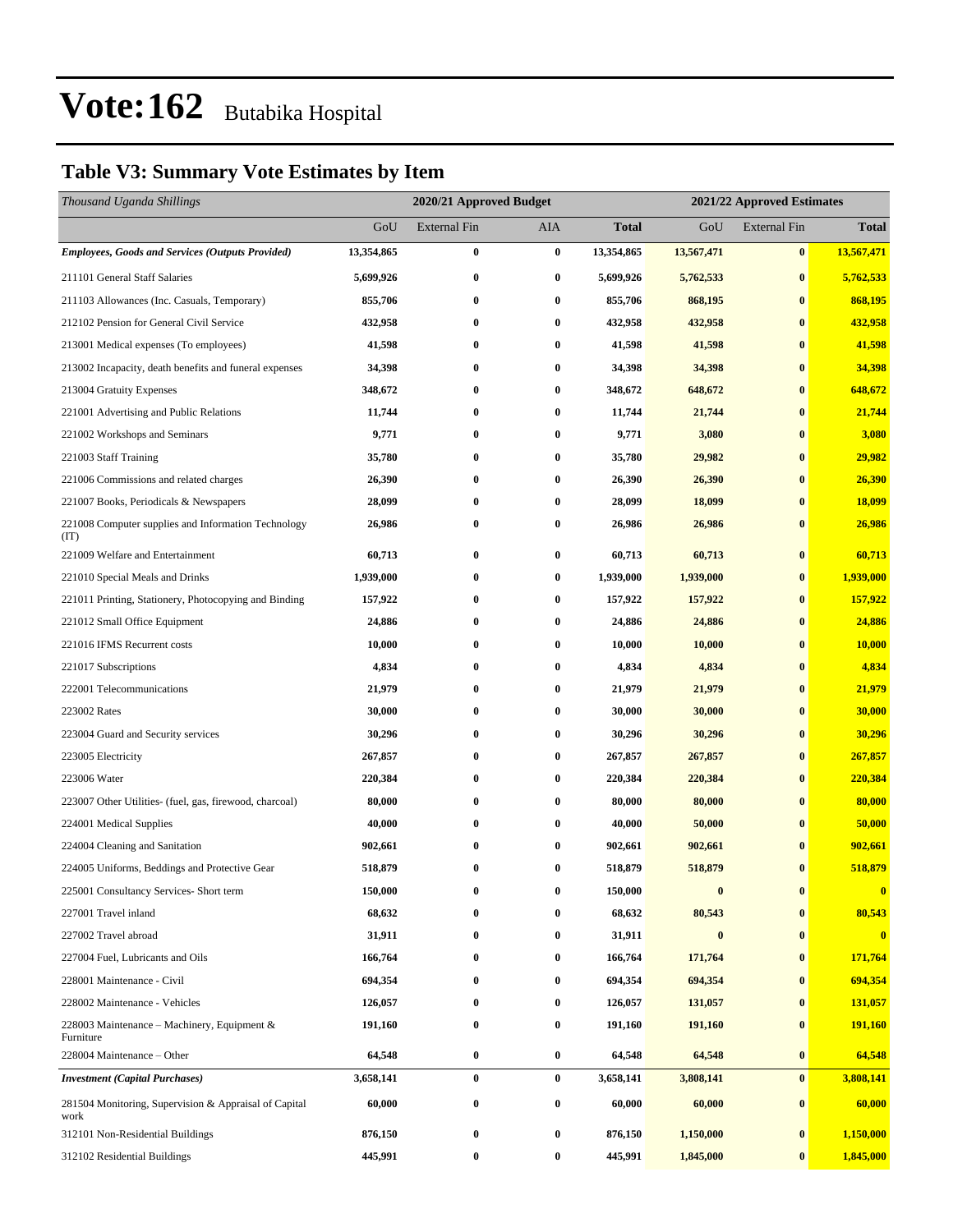| 312104 Other Structures             | 80,000     | $\bf{0}$     | $\bf{0}$     | 80,000     | $\bf{0}$   | $\mathbf{0}$   | $\bf{0}$     |
|-------------------------------------|------------|--------------|--------------|------------|------------|----------------|--------------|
| 312202 Machinery and Equipment      | 750,000    | $\bf{0}$     | $\bf{0}$     | 750,000    | 83,000     | $\bf{0}$       | 83,000       |
| 312203 Furniture & Fixtures         | 433,000    | $\bf{0}$     | $\bf{0}$     | 433,000    | 150,000    | $\bf{0}$       | 150,000      |
| 312212 Medical Equipment            | 875,000    | $\bf{0}$     | $\bf{0}$     | 875,000    | 150,000    | $\bf{0}$       | 150,000      |
| 312213 ICT Equipment                | 138,000    | $\bf{0}$     | $\bf{0}$     | 138,000    | 120,000    | $\bf{0}$       | 120,000      |
| 312214 Laboratory Equipments        | $\bf{0}$   | $\bf{0}$     | $\bf{0}$     | $\bf{0}$   | 250,141    | $\bf{0}$       | 250,141      |
| <b>Arrears</b>                      | 8,445      | $\bf{0}$     | $\bf{0}$     | 8,445      | $\bf{0}$   | $\mathbf{0}$   | $\mathbf{0}$ |
| 321605 Domestic arrears (Budgeting) | 8,445      | $\bf{0}$     | $\bf{0}$     | 8,445      | $\bf{0}$   | $\bf{0}$       | $\bf{0}$     |
| <b>Grand Total Vote 162</b>         | 17,021,450 | $\bf{0}$     | $\bf{0}$     | 17,021,450 | 17,375,612 | $\bf{0}$       | 17,375,612   |
| <b>Total Excluding Arrears</b>      | 17,013,005 | $\mathbf{0}$ | $\mathbf{0}$ | 17,013,005 | 17,375,612 | $\overline{0}$ | 17,375,612   |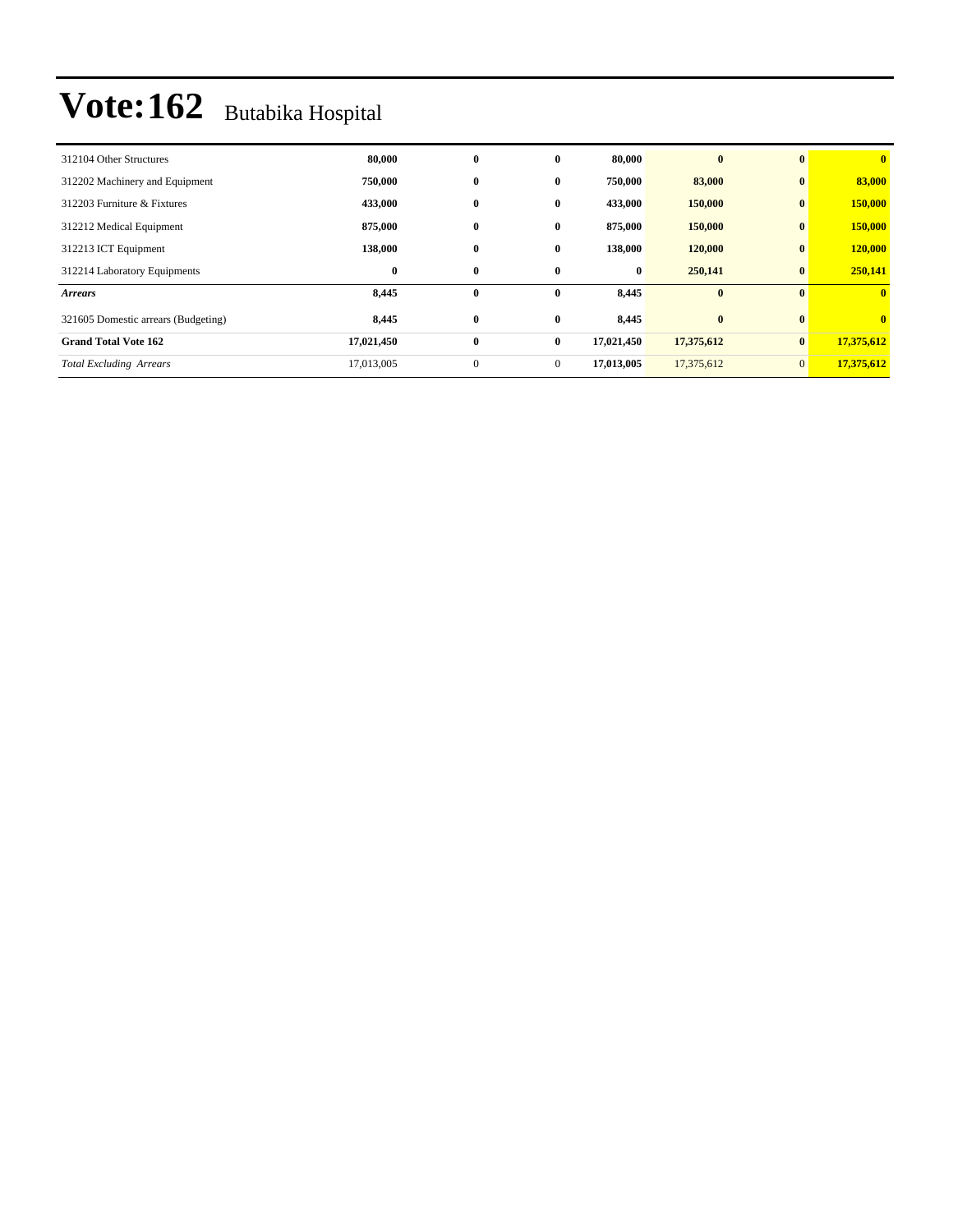#### **Table V4: Detailed Estimates by Sub-SubProgramme, Department,Project and Budget Output and Item**

#### *Sub-SubProgrammme 55 Provision of Specialised Mental Health Services*

*Recurrent Budget Estimates*

| <b>Department 01 Management</b>                                       |                         |              |                  |              |                            |              |              |
|-----------------------------------------------------------------------|-------------------------|--------------|------------------|--------------|----------------------------|--------------|--------------|
| Thousand Uganda Shillings                                             | 2020/21 Approved Budget |              |                  |              | 2021/22 Approved Estimates |              |              |
| <b>Outputs Provided</b>                                               | Wage                    | Non Wage     | <b>AIA</b>       | <b>Total</b> | Wage                       | Non Wage     | <b>Total</b> |
| <b>Budget Output 085501 Administration and Management</b>             |                         |              |                  |              |                            |              |              |
| 211101 General Staff Salaries                                         | 5,671,799               | $\mathbf{0}$ | $\mathbf{0}$     | 5,671,799    | 5,734,405                  | $\mathbf{0}$ | 5,734,405    |
| 211103 Allowances (Inc. Casuals, Temporary)                           | $\boldsymbol{0}$        | 712,757      | $\mathbf{0}$     | 712,757      | $\mathbf{0}$               | 725,246      | 725,246      |
| 212102 Pension for General Civil Service                              | $\boldsymbol{0}$        | 432,958      | $\mathbf{0}$     | 432,958      | $\mathbf{0}$               | 432,958      | 432,958      |
| 213001 Medical expenses (To employees)                                | $\boldsymbol{0}$        | 41,598       | $\boldsymbol{0}$ | 41,598       | $\boldsymbol{0}$           | 41,598       | 41,598       |
| 213002 Incapacity, death benefits and funeral expenses                | $\boldsymbol{0}$        | 34,398       | $\boldsymbol{0}$ | 34,398       | $\boldsymbol{0}$           | 34,398       | 34,398       |
| 213004 Gratuity Expenses                                              | $\boldsymbol{0}$        | 348,672      | $\mathbf{0}$     | 348,672      | $\mathbf{0}$               | 648,672      | 648,672      |
| 221001 Advertising and Public Relations                               | $\boldsymbol{0}$        | 11,744       | $\mathbf{0}$     | 11,744       | $\mathbf{0}$               | 21,744       | 21,744       |
| 221002 Workshops and Seminars                                         | $\boldsymbol{0}$        | 6,691        | $\mathbf{0}$     | 6,691        | $\boldsymbol{0}$           | $\mathbf{0}$ | $\mathbf{0}$ |
| 221003 Staff Training                                                 | $\boldsymbol{0}$        | 20,798       | $\mathbf{0}$     | 20,798       | $\boldsymbol{0}$           | 15,000       | 15,000       |
| 221006 Commissions and related charges                                | $\boldsymbol{0}$        | 26,390       | $\boldsymbol{0}$ | 26,390       | $\boldsymbol{0}$           | 26,390       | 26,390       |
| 221007 Books, Periodicals & Newspapers                                | $\boldsymbol{0}$        | 16,500       | $\mathbf{0}$     | 16,500       | $\mathbf{0}$               | 16,500       | 16,500       |
| 221008 Computer supplies and Information Technology (IT)              | $\boldsymbol{0}$        | 21,991       | $\mathbf{0}$     | 21,991       | $\mathbf{0}$               | 21,991       | 21,991       |
| 221009 Welfare and Entertainment                                      | $\boldsymbol{0}$        | 55,192       | $\boldsymbol{0}$ | 55,192       | $\boldsymbol{0}$           | 55,192       | 55,192       |
| 221011 Printing, Stationery, Photocopying and Binding                 | $\boldsymbol{0}$        | 129,028      | $\boldsymbol{0}$ | 129,028      | $\boldsymbol{0}$           | 129,028      | 129,028      |
| 221016 IFMS Recurrent costs                                           | $\boldsymbol{0}$        | 10,000       | $\boldsymbol{0}$ | 10,000       | $\boldsymbol{0}$           | 10,000       | 10,000       |
| 221017 Subscriptions                                                  | $\boldsymbol{0}$        | 4,834        | $\mathbf{0}$     | 4,834        | $\mathbf{0}$               | 4,834        | 4,834        |
| 222001 Telecommunications                                             | $\boldsymbol{0}$        | 9,988        | $\mathbf{0}$     | 9,988        | $\mathbf{0}$               | 9,988        | 9,988        |
| 223002 Rates                                                          | $\boldsymbol{0}$        | 30,000       | $\mathbf{0}$     | 30,000       | $\boldsymbol{0}$           | 30,000       | 30,000       |
| 223004 Guard and Security services                                    | $\boldsymbol{0}$        | 30,296       | $\boldsymbol{0}$ | 30,296       | $\boldsymbol{0}$           | 30,296       | 30,296       |
| 223005 Electricity                                                    | $\boldsymbol{0}$        | 267,857      | $\mathbf{0}$     | 267,857      | $\boldsymbol{0}$           | 267,857      | 267,857      |
| 223006 Water                                                          | $\boldsymbol{0}$        | 220,384      | $\mathbf{0}$     | 220,384      | $\mathbf{0}$               | 220,384      | 220,384      |
| 223007 Other Utilities- (fuel, gas, firewood, charcoal)               | $\boldsymbol{0}$        | 80,000       | $\mathbf{0}$     | 80,000       | $\mathbf{0}$               | 80,000       | 80,000       |
| 224001 Medical Supplies                                               | $\boldsymbol{0}$        | 40,000       | $\boldsymbol{0}$ | 40,000       | $\boldsymbol{0}$           | 50,000       | 50,000       |
| 224004 Cleaning and Sanitation                                        | $\boldsymbol{0}$        | 443,422      | $\boldsymbol{0}$ | 443,422      | $\boldsymbol{0}$           | 443,422      | 443,422      |
| 224005 Uniforms, Beddings and Protective Gear                         | $\boldsymbol{0}$        | 140,000      | $\boldsymbol{0}$ | 140,000      | $\boldsymbol{0}$           | 140,000      | 140,000      |
| 227001 Travel inland                                                  | $\boldsymbol{0}$        | 17,743       | $\mathbf{0}$     | 17,743       | $\mathbf{0}$               | 19,654       | 19,654       |
| 227002 Travel abroad                                                  | 0                       | 31,911       | $\bf{0}$         | 31,911       | $\mathbf{0}$               | $\mathbf{0}$ | $\mathbf{0}$ |
| 227004 Fuel, Lubricants and Oils                                      | $\boldsymbol{0}$        | 59,227       | $\boldsymbol{0}$ | 59,227       | $\boldsymbol{0}$           | 64,227       | 64,227       |
| 228001 Maintenance - Civil                                            | $\boldsymbol{0}$        | 694,354      | $\boldsymbol{0}$ | 694,354      | $\boldsymbol{0}$           | 694,354      | 694,354      |
| 228002 Maintenance - Vehicles                                         | $\boldsymbol{0}$        | 89,983       | $\boldsymbol{0}$ | 89,983       | $\boldsymbol{0}$           | 94,983       | 94,983       |
| 228003 Maintenance – Machinery, Equipment & Furniture                 | $\boldsymbol{0}$        | 191,160      | $\boldsymbol{0}$ | 191,160      | $\boldsymbol{0}$           | 191,160      | 191,160      |
| 228004 Maintenance – Other                                            | $\boldsymbol{0}$        | 64,548       | $\boldsymbol{0}$ | 64,548       | $\boldsymbol{0}$           | 64,548       | 64,548       |
| <b>Total Cost of Budget Output 01</b>                                 | 5,671,799               | 4,284,423    | 0                | 9,956,222    | 5,734,405                  | 4,584,423    | 10,318,829   |
| <b>Budget Output 085502 Mental Health inpatient Services Provided</b> |                         |              |                  |              |                            |              |              |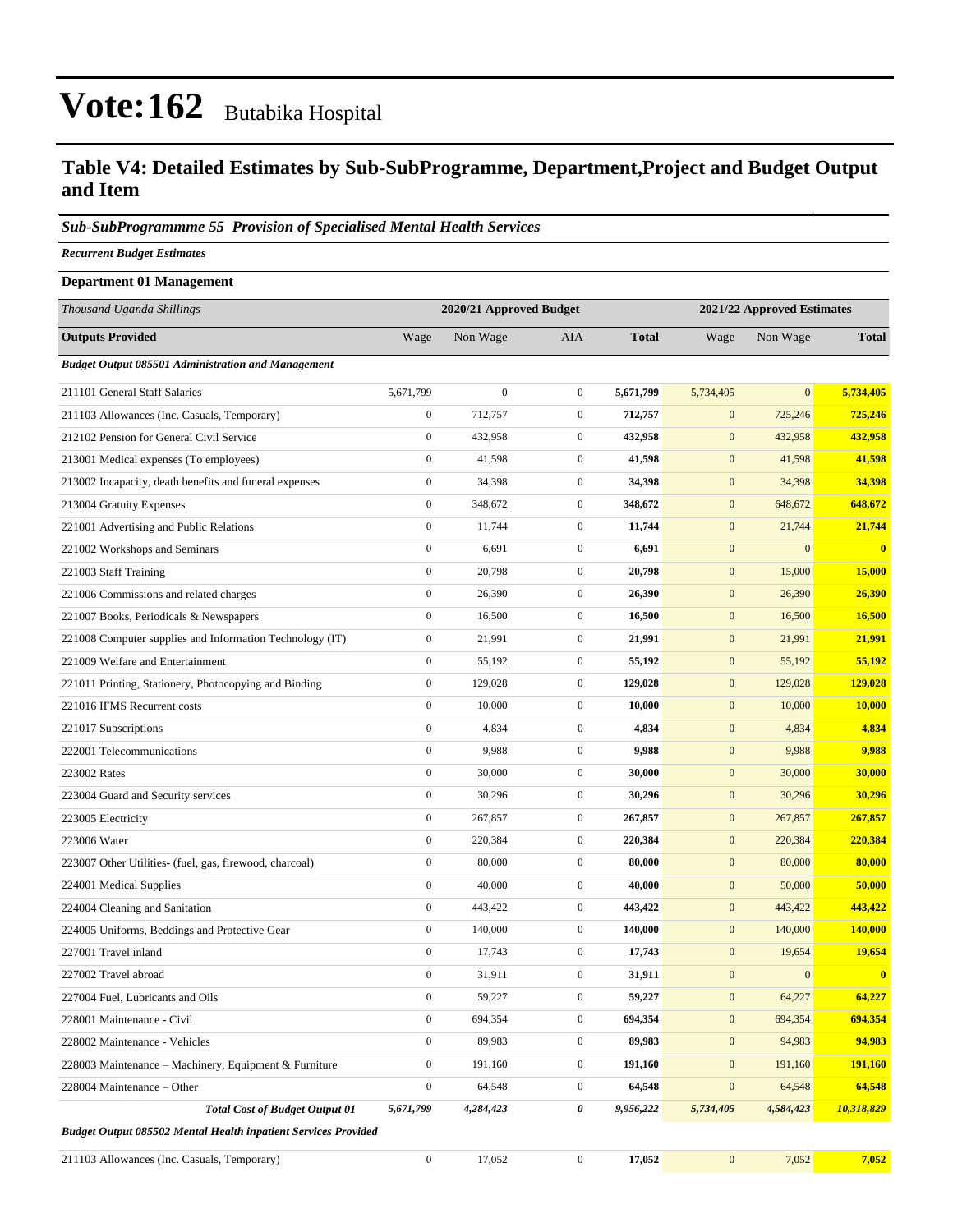| 221002 Workshops and Seminars                                                          | $\boldsymbol{0}$ | 1,881     | $\mathbf{0}$     | 1,881     | $\mathbf{0}$<br>1,881              | 1,881         |
|----------------------------------------------------------------------------------------|------------------|-----------|------------------|-----------|------------------------------------|---------------|
| 221008 Computer supplies and Information Technology (IT)                               | $\boldsymbol{0}$ | 2,597     | $\boldsymbol{0}$ | 2,597     | $\mathbf{0}$<br>2,597              | 2,597         |
| 221009 Welfare and Entertainment                                                       | $\boldsymbol{0}$ | 5,521     | $\boldsymbol{0}$ | 5,521     | $\mathbf{0}$<br>5,521              | 5,521         |
| 221010 Special Meals and Drinks                                                        | $\boldsymbol{0}$ | 1,939,000 | $\boldsymbol{0}$ | 1,939,000 | $\mathbf{0}$<br>1,939,000          | 1,939,000     |
| 221011 Printing, Stationery, Photocopying and Binding                                  | $\mathbf{0}$     | 7,800     | $\boldsymbol{0}$ | 7,800     | $\mathbf{0}$<br>7,800              | 7,800         |
| 221012 Small Office Equipment                                                          | $\boldsymbol{0}$ | 24,886    | $\boldsymbol{0}$ | 24,886    | $\mathbf{0}$<br>24,886             | 24,886        |
| 222001 Telecommunications                                                              | $\boldsymbol{0}$ | 3,997     | $\boldsymbol{0}$ | 3,997     | $\mathbf{0}$<br>3,997              | 3,997         |
| 224004 Cleaning and Sanitation                                                         | $\boldsymbol{0}$ | 459,239   | $\mathbf{0}$     | 459,239   | $\mathbf{0}$<br>459,239            | 459,239       |
| 224005 Uniforms, Beddings and Protective Gear                                          | $\boldsymbol{0}$ | 378,879   | $\mathbf{0}$     | 378,879   | $\mathbf{0}$<br>378,879            | 378,879       |
| 227001 Travel inland                                                                   | $\mathbf{0}$     | 7,994     | $\boldsymbol{0}$ | 7,994     | $\mathbf{0}$<br>7,994              | 7,994         |
| 227004 Fuel, Lubricants and Oils                                                       | $\boldsymbol{0}$ | 31,788    | $\boldsymbol{0}$ | 31,788    | $\mathbf{0}$<br>31,788             | 31,788        |
| 228002 Maintenance - Vehicles                                                          | $\boldsymbol{0}$ | 9,693     | $\boldsymbol{0}$ | 9,693     | $\mathbf{0}$<br>9,693              | 9,693         |
| <b>Total Cost of Budget Output 02</b>                                                  | 0                | 2,890,327 | 0                | 2,890,327 | $\boldsymbol{\theta}$<br>2,880,327 | 2,880,327     |
| <b>Budget Output 085503 Long Term Planning for Mental Health</b>                       |                  |           |                  |           |                                    |               |
| 211103 Allowances (Inc. Casuals, Temporary)                                            | $\boldsymbol{0}$ | 6,000     | $\boldsymbol{0}$ | 6,000     | $\mathbf{0}$<br>11,000             | 11,000        |
| 221007 Books, Periodicals & Newspapers                                                 | $\boldsymbol{0}$ | 10,000    | $\boldsymbol{0}$ | 10,000    | $\mathbf{0}$<br>$\mathbf{0}$       | $\bf{0}$      |
| 221011 Printing, Stationery, Photocopying and Binding                                  | $\boldsymbol{0}$ | 6,000     | $\boldsymbol{0}$ | 6,000     | $\mathbf{0}$<br>6,000              | 6,000         |
| 227001 Travel inland                                                                   | $\mathbf{0}$     | 5,000     | $\boldsymbol{0}$ | 5,000     | $\mathbf{0}$<br>10,000             | 10,000        |
| 227004 Fuel, Lubricants and Oils                                                       | $\boldsymbol{0}$ | 10,000    | $\boldsymbol{0}$ | 10,000    | $\mathbf{0}$<br>10,000             | 10,000        |
| <b>Total Cost of Budget Output 03</b>                                                  | $\pmb{\theta}$   | 37,000    | 0                | 37,000    | 37,000<br>$\boldsymbol{\theta}$    | 37,000        |
| <b>Budget Output 085504 Specialised Outpatient and PHC Services Provided</b>           |                  |           |                  |           |                                    |               |
| 211103 Allowances (Inc. Casuals, Temporary)                                            | $\boldsymbol{0}$ | 52,398    | $\boldsymbol{0}$ | 52,398    | $\mathbf{0}$<br>52,398             | 52,398        |
| 221002 Workshops and Seminars                                                          | $\boldsymbol{0}$ | 1,199     | $\boldsymbol{0}$ | 1,199     | $\mathbf{0}$<br>1,199              | 1,199         |
| 221007 Books, Periodicals & Newspapers                                                 | $\boldsymbol{0}$ | 1,599     | $\boldsymbol{0}$ | 1,599     | $\mathbf{0}$<br>1,599              | 1,599         |
| 221008 Computer supplies and Information Technology (IT)                               | $\boldsymbol{0}$ | 2,398     | $\mathbf{0}$     | 2,398     | $\mathbf{0}$<br>2,398              | 2,398         |
| 221011 Printing, Stationery, Photocopying and Binding                                  | $\boldsymbol{0}$ | 5,996     | $\boldsymbol{0}$ | 5,996     | $\mathbf{0}$<br>5,996              | 5,996         |
| 222001 Telecommunications                                                              | $\mathbf{0}$     | 3,997     | $\boldsymbol{0}$ | 3,997     | $\mathbf{0}$<br>3,997              | 3,997         |
| 227001 Travel inland                                                                   | $\boldsymbol{0}$ | 4,396     | $\boldsymbol{0}$ | 4,396     | $\mathbf{0}$<br>4,396              | 4,396         |
| 227004 Fuel, Lubricants and Oils                                                       | $\mathbf{0}$     | 30,589    | $\boldsymbol{0}$ | 30,589    | $\mathbf{0}$<br>30,589             | 30,589        |
| 228002 Maintenance - Vehicles                                                          | $\boldsymbol{0}$ | 5,996     | $\boldsymbol{0}$ | 5,996     | $\mathbf{0}$<br>5,996              | 5,996         |
| <b>Total Cost of Budget Output 04</b>                                                  | 0                | 108,568   | 0                | 108,568   | 108,568<br>$\boldsymbol{\theta}$   | 108,568       |
| <b>Budget Output 085505 Community Mental Health Services and Technical Supervision</b> |                  |           |                  |           |                                    |               |
| 211103 Allowances (Inc. Casuals, Temporary)                                            | $\boldsymbol{0}$ | 48,499    | $\boldsymbol{0}$ | 48,499    | $\boldsymbol{0}$<br>48,499         | 48,499        |
| 221003 Staff Training                                                                  | $\boldsymbol{0}$ | 9,982     | $\boldsymbol{0}$ | 9,982     | $\mathbf{0}$<br>9,982              | 9,982         |
| 221011 Printing, Stationery, Photocopying and Binding                                  | $\boldsymbol{0}$ | 2,098     | $\boldsymbol{0}$ | 2,098     | $\boldsymbol{0}$<br>2,098          | 2,098         |
| 222001 Telecommunications                                                              | $\boldsymbol{0}$ | 3,997     | $\boldsymbol{0}$ | 3,997     | $\mathbf{0}$<br>3,997              | 3,997         |
| 227001 Travel inland                                                                   | $\boldsymbol{0}$ | 24,499    | $\boldsymbol{0}$ | 24,499    | $\boldsymbol{0}$<br>24,499         | 24,499        |
| 227004 Fuel, Lubricants and Oils                                                       | $\boldsymbol{0}$ | 35,160    | $\boldsymbol{0}$ | 35,160    | $\boldsymbol{0}$<br>35,160         | 35,160        |
| 228002 Maintenance - Vehicles                                                          | $\boldsymbol{0}$ | 20,385    | 0                | 20,385    | $\mathbf{0}$<br>20,385             | 20,385        |
| <b>Total Cost of Budget Output 05</b>                                                  | $\pmb{\theta}$   | 144,620   | 0                | 144,620   | $\boldsymbol{\theta}$<br>144,620   | 144,620       |
| <b>Budget Output 085506 Immunisation Services</b>                                      |                  |           |                  |           |                                    |               |
| 211103 Allowances (Inc. Casuals, Temporary)                                            | $\boldsymbol{0}$ | 10,000    | $\boldsymbol{0}$ | 10,000    | $\mathbf{0}$<br>10,000             | 10,000        |
| <b>Total Cost of Budget Output 06</b>                                                  | $\pmb{\theta}$   | 10,000    | 0                | 10,000    | 10,000<br>$\boldsymbol{\theta}$    | <b>10,000</b> |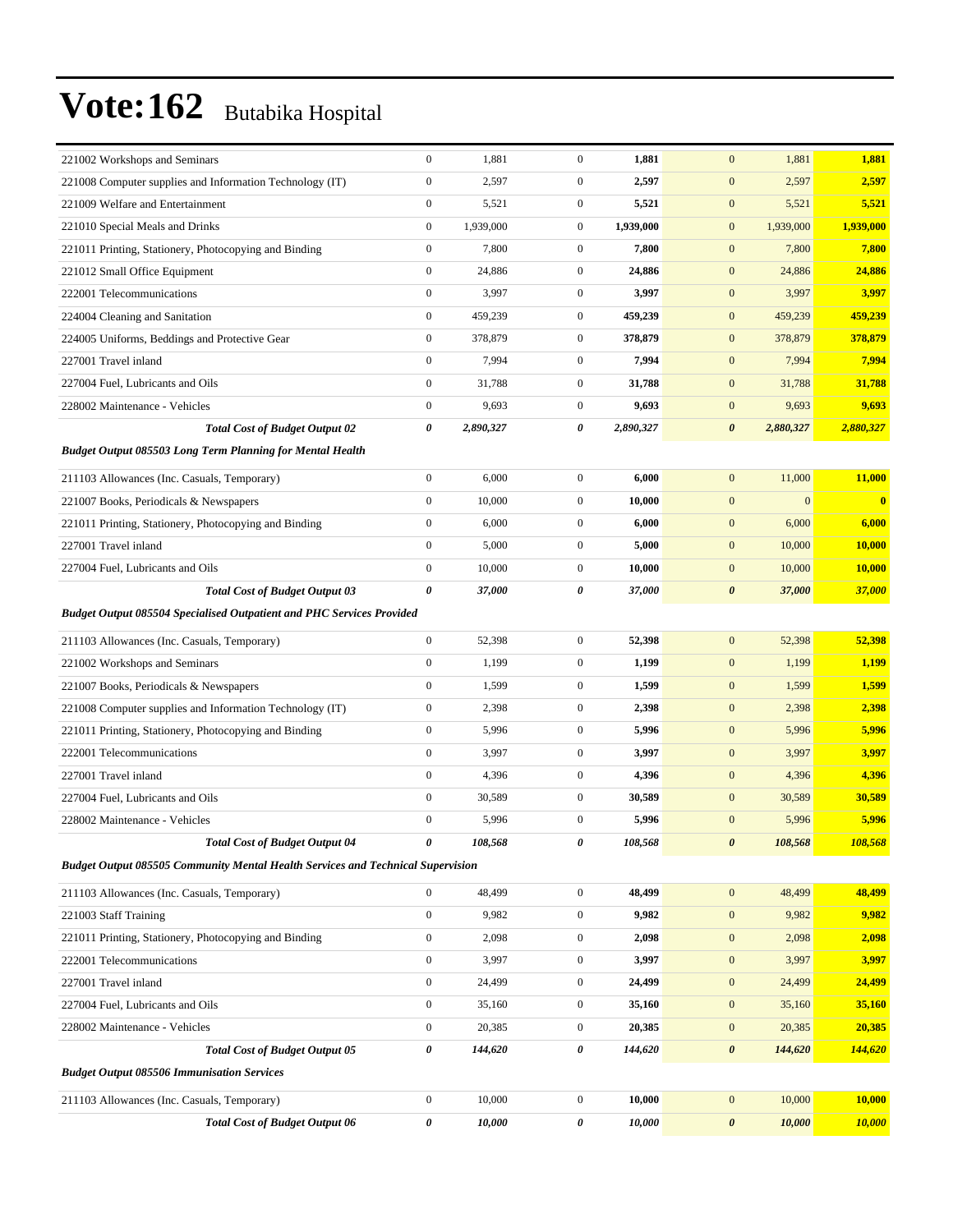| <b>Budget Output 085507 HIV/AIDS Mainstreaming</b>             |                  |                         |                |                       |                            |                       |                         |
|----------------------------------------------------------------|------------------|-------------------------|----------------|-----------------------|----------------------------|-----------------------|-------------------------|
| 211103 Allowances (Inc. Casuals, Temporary)                    | $\overline{0}$   | $\overline{0}$          | $\overline{0}$ | $\bf{0}$              | $\mathbf{0}$               | 5,000                 | 5,000                   |
| 227001 Travel inland                                           | $\boldsymbol{0}$ | $\boldsymbol{0}$        | $\mathbf{0}$   | $\bf{0}$              | $\mathbf{0}$               | 5,000                 | 5,000                   |
| <b>Total Cost of Budget Output 07</b>                          | 0                | $\theta$                | 0              | $\boldsymbol{\theta}$ | $\boldsymbol{\theta}$      | 10,000                | 10,000                  |
| <b>Budget Output 085519 Human Resource Management Services</b> |                  |                         |                |                       |                            |                       |                         |
| 211103 Allowances (Inc. Casuals, Temporary)                    | $\boldsymbol{0}$ | 5.000                   | $\mathbf{0}$   | 5.000                 | $\mathbf{0}$               | 5,000                 | 5,000                   |
| 221003 Staff Training                                          | $\boldsymbol{0}$ | 5,000                   | $\mathbf{0}$   | 5,000                 | $\mathbf{0}$               | 5,000                 | 5,000                   |
| 221011 Printing, Stationery, Photocopying and Binding          | $\overline{0}$   | 3,000                   | $\mathbf{0}$   | 3,000                 | $\mathbf{0}$               | 3,000                 | 3,000                   |
| 227001 Travel inland                                           | $\boldsymbol{0}$ | 7,000                   | $\mathbf{0}$   | 7,000                 | $\mathbf{0}$               | 7,000                 | 7,000                   |
| <b>Total Cost of Budget Output 19</b>                          | 0                | 20,000                  | 0              | 20,000                | $\boldsymbol{\theta}$      | 20,000                | 20,000                  |
| <b>Budget Output 085520 Records Management Services</b>        |                  |                         |                |                       |                            |                       |                         |
| 211103 Allowances (Inc. Casuals, Temporary)                    | $\boldsymbol{0}$ | 2,000                   | $\mathbf{0}$   | 2,000                 | $\mathbf{0}$               | 2,000                 | 2,000                   |
| 221011 Printing, Stationery, Photocopying and Binding          | $\boldsymbol{0}$ | 2,000                   | $\mathbf{0}$   | 2,000                 | $\mathbf{0}$               | 2,000                 | 2,000                   |
| 227001 Travel inland                                           | $\overline{0}$   | 1,000                   | $\mathbf{0}$   | 1,000                 | $\mathbf{0}$               | 1,000                 | 1,000                   |
| <b>Total Cost of Budget Output 20</b>                          | 0                | 5,000                   | 0              | 5,000                 | $\boldsymbol{\theta}$      | 5,000                 | 5,000                   |
| <b>Total Cost Of Outputs Provided</b>                          | 5,671,799        | 7,499,938               | $\bf{0}$       | 13,171,737            | 5,734,405                  | 7,799,938             | 13,534,344              |
| <b>Arrears</b>                                                 | Wage             | Non Wage                | <b>AIA</b>     | <b>Total</b>          | Wage                       | Non Wage              | <b>Total</b>            |
| <b>Budget Output 085599 Arrears</b>                            |                  |                         |                |                       |                            |                       |                         |
| 321605 Domestic arrears (Budgeting)                            | $\overline{0}$   | 8,445                   | $\mathbf{0}$   | 8,445                 | $\mathbf{0}$               | $\mathbf{0}$          | $\overline{\mathbf{0}}$ |
| <b>Total Cost of Budget Output 99</b>                          | 0                | 8,445                   | 0              | 8,445                 | $\boldsymbol{\theta}$      | $\boldsymbol{\theta}$ | $\boldsymbol{\theta}$   |
| <b>Total Cost Of Arrears</b>                                   | $\bf{0}$         | 8,445                   | $\bf{0}$       | 8,445                 | $\bf{0}$                   | $\mathbf{0}$          | $\overline{\mathbf{0}}$ |
| <b>Total Cost for Department 01</b>                            | 5,671,799        | 7,508,383               | $\bf{0}$       | 13,180,182            | 5,734,405                  | 7,799,938             | 13,534,344              |
| <b>Total Excluding Arrears</b>                                 | 5,671,799        | 7,499,938               | $\mathbf{0}$   | 13,171,737            | 5,734,405                  | 7,799,938             | 13,534,344              |
| <b>Department 02 Internal Audit Section</b>                    |                  |                         |                |                       |                            |                       |                         |
| Thousand Uganda Shillings                                      |                  | 2020/21 Approved Budget |                |                       | 2021/22 Approved Estimates |                       |                         |
| <b>Outputs Provided</b>                                        | Wage             | Non Wage                | <b>AIA</b>     | <b>Total</b>          | Wage                       | Non Wage              | <b>Total</b>            |
| <b>Budget Output 085501 Administration and Management</b>      |                  |                         |                |                       |                            |                       |                         |
|                                                                |                  |                         |                |                       |                            |                       |                         |

| 211101 General Staff Salaries                         | 28,128         | $\overline{0}$ | $\mathbf{0}$ | 28,128 | 28,128         | $\vert 0 \vert$ | 28,128 |
|-------------------------------------------------------|----------------|----------------|--------------|--------|----------------|-----------------|--------|
| 211103 Allowances (Inc. Casuals, Temporary)           | $\mathbf{0}$   | 2,000          | $\mathbf{0}$ | 2,000  | $\overline{0}$ | 2,000           | 2,000  |
| 221011 Printing, Stationery, Photocopying and Binding | $\overline{0}$ | 2,000          | $\mathbf{0}$ | 2,000  | $\overline{0}$ | 2,000           | 2.000  |
| 227001 Travel inland                                  | $\overline{0}$ | 1,000          | $\mathbf{0}$ | 1,000  | $\mathbf{0}$   | 1,000           | 1.000  |
| <b>Total Cost of Budget Output 01</b>                 | 28,128         | 5,000          | 0            | 33,128 | 28,128         | 5,000           | 33,128 |
| <b>Total Cost Of Outputs Provided</b>                 | 28,128         | 5,000          | $\bf{0}$     | 33,128 | 28,128         | 5,000           | 33,128 |
| <b>Total Cost for Department 02</b>                   | 28,128         | 5,000          | $\bf{0}$     | 33,128 | 28,128         | 5,000           | 33,128 |
| <b>Total Excluding Arrears</b>                        | 28,128         | 5,000          | $\mathbf{0}$ | 33,128 | 28,128         | 5,000           | 33,128 |
| <b>Development Budget Estimates</b>                   |                |                |              |        |                |                 |        |